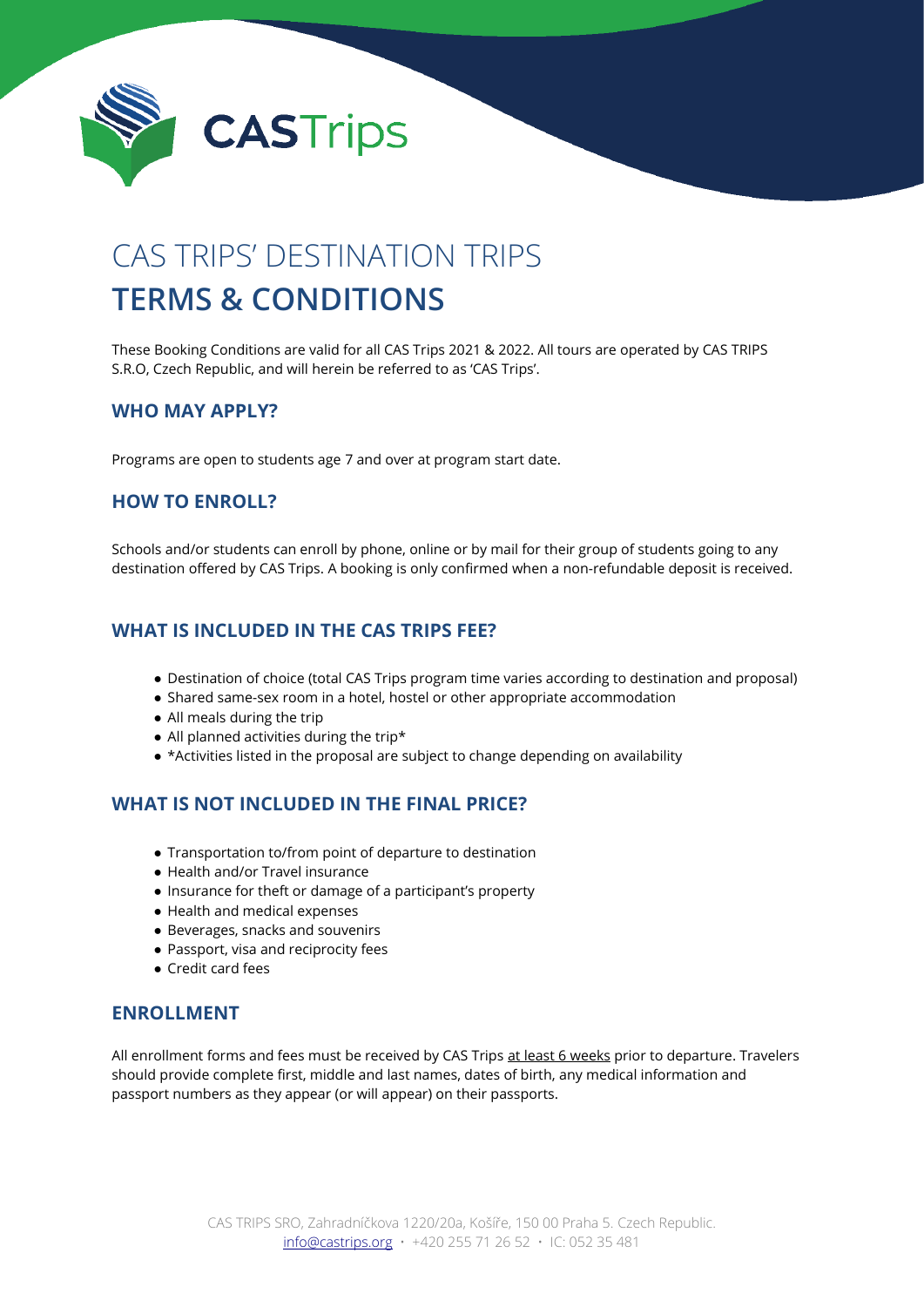

## **PARENTAL CONSENT**

Children aged 12-17 traveling internationally are required to have a parental letter of consent with them at all times. Some airlines may demand that children travel under Unaccompanied Minor procedures. In this case, CAS Trips are not responsible for any extra fees incurred.

### **TEACHER RESPONSIBILITIES**

Teachers are considered part of the CAS Trips team. Although their presence on daily activities is not obligatory, it is highly recommended. Unless there are explicitly scheduled evening activities, CAS Trips Leaders' responsibilities will end with the evening meal and accompanying school staff are expected to oversee evening duties at the accommodation. Teacher cooperation is also expected in the control and discipline of students associated with their group throughout the CAS Trip.

### **PASSPORTS AND VISAS**

Each traveler must obtain a passport and any applicable visas or other travel documents needed prior to departure. Some airlines will require passport details up to 120 days prior to travel. If a traveler is unable to obtain these travel documents, our standard cancellation policy will apply.

Please be sure that passports are valid for at least six months after your trip ends. Please ensure to get into contact with your local embassy to clarify visa requirements. CAS Trips is not responsible for obtaining any visas.

### **INSURANCE COVERAGE**

All travel participants to any destination must have adequate individual travel and health insurance. We strongly encourage participants to have insurance for damage or theft of personal property as well as a trip cancellation policy. CAS Trips' limited liability insurance does not cover individual participants. Travel insurance is available from our partners a[t World Nomads](https://www.worldnomads.com/) for as little as €29 per person per trip.

#### **THE ITINERARY**

The program outlined in CAS Trips' marketing materials or proposals is provisional and is subject to change, depending on availability and scheduling. A final detailed schedule will be sent to group leaders and/or individual participants at least one week prior to arrival.

### **ROOMING**

Students will be accommodated in 2, 4, 6, 8 or 10-bed single-gender dorms. CAS Trips handles final rooming assignments for all travelers. Please ensure that any special rooming requests are submitted via email info@castrips.org at least 30 days prior to arrival.

Private bathrooms are not guaranteed with student or teacher hostel accommodation. Schools who require private, en-suite bathrooms, are recommended to request a hotel upgrade which can be arranged for a surcharge.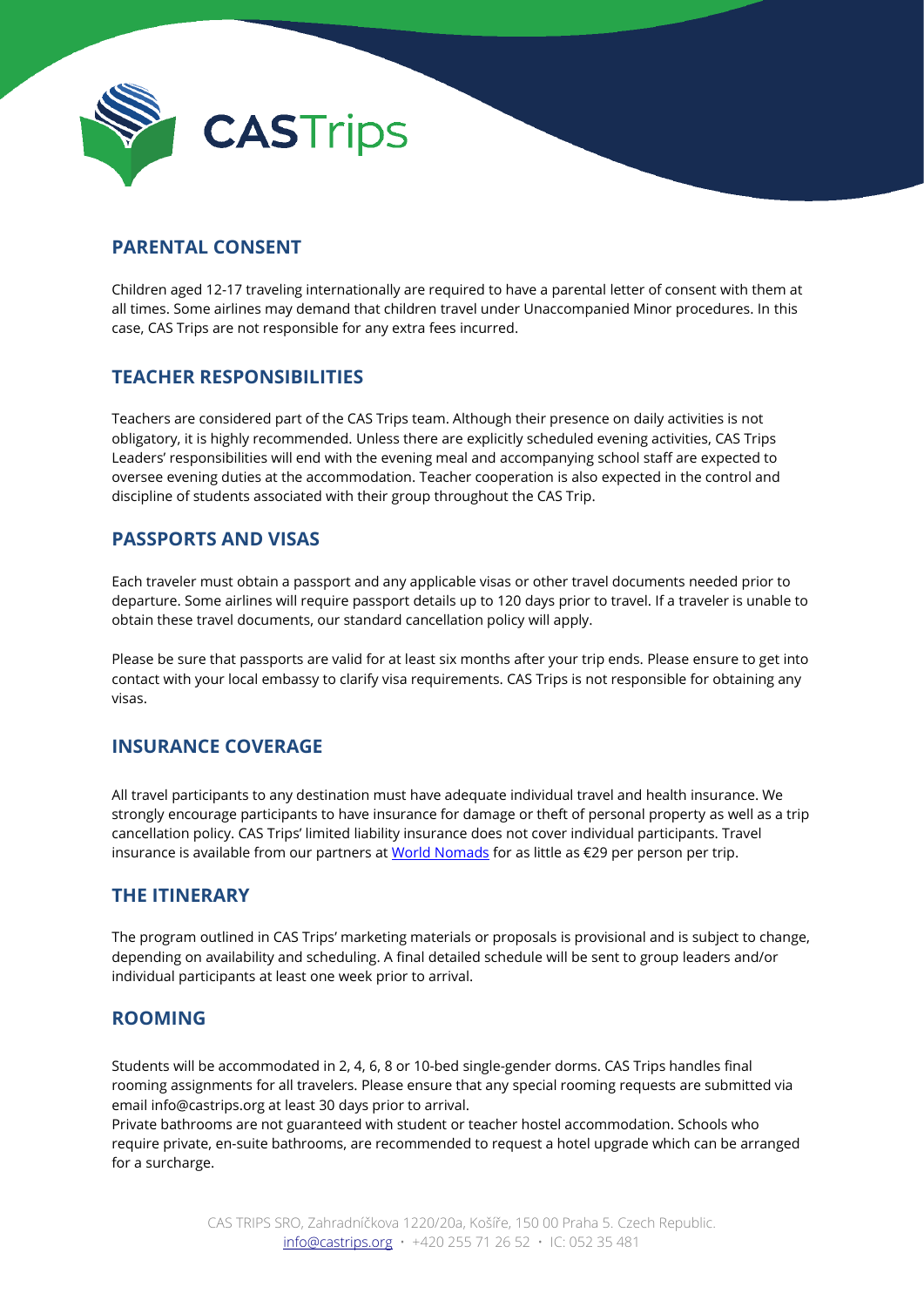

## **FOOD**

All breakfasts, lunches and evening meals will be provided as part of the CAS Trips program. Any special dietary requirements will be catered for, where possible.

For travelers who require Halal cuisine, we advise that this may not be possible in some destination cultures and therefore in these cases our Halal menu provisions will be vegetarian menus. We will do our best to ensure that our suppliers are informed of all dietary requirements and needs but we cannot guarantee that all requests will be accommodated.

Travelers are responsible for making their own arrangements for all in-flight meals.

#### **REFUNDS**

Refunds for overpayments will be issued upon written request and after the most recent payment has been in the traveler's account for 21 days. Refunds will be issued in the name that appears on the traveler's account. All refunds will be made as soon as possible after the request has been received, but may take 4-6 weeks to process.

## **LOST PROPERTY**

CAS Trips is not responsible for loss of passports, airline tickets or other documents, or for loss of or damage to luggage or any other passenger belongings. In the case of a lost paper airline ticket, the traveler is solely responsible for their belongings and documents.

### **TERMS AND PROVISIONS**

The terms and provisions of these Booking Conditions supersede any other warranties, representations, terms or conditions, unless they are expressly stated within a Booking Conditions Addendum or in a letter signed by a CAS Trips Director. While CAS Trips makes every effort to ensure the accuracy of its publications, it cannot be held responsible for typographical or printing errors (including prices). The tour operator for your trip is CAS TRIPS SRO, IC: 052 35 481, Zahradníčkova 1220/20a, Košíře, 150 00 Praha 5. Czech Republic.

### **PAYMENT PLAN TERMS & CONDITIONS**

CAS Trips require the full balance of the trip to be paid at least 6 weeks prior to departure. CAS Trips makes booking provisions and service allocations based upon the confirmed total participant number at the time of deposit payment. Final balance payment will be calculated according to the final confirmed student list. Initial deposit payments are non-refundable and non-transferrable and cannot be transferred to the balance payment in the event of reduced participant numbers.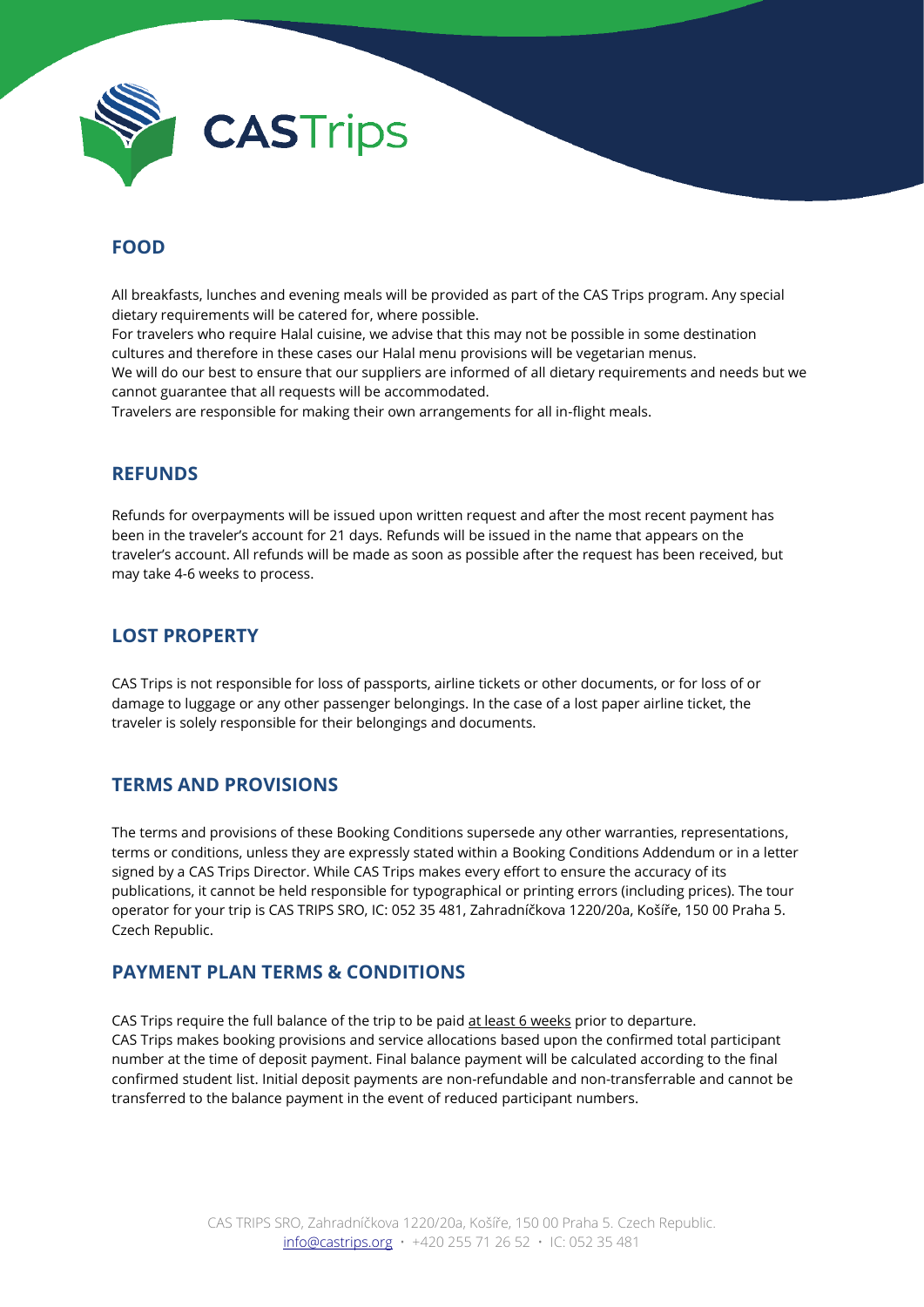

## **CAS TRIPS' CANCELLATION POLICY**

The cancellation policies outlined below take into consideration the costs CAS Trips incurs before groups even depart. Notice of cancellation from CAS Trips will only be accepted from the traveler, his or her legal guardian or the Group Leader. The date of cancellation will be determined by the date on which CAS Trips receives notice. Cancellation refunds can only be made to the person whose name appears on the account; payments cannot be transferred to another account.

#### **Cancellation Charges**

90 days or more prior to departure - Full refund less the non-refundable deposit, 90 to 45 days prior to commencement date - 50% of the final price 45 to 15 days prior to commencement date - 70% of the final price 14 to 1 day prior to commencement date 100% of the final price

## **EMERGENCY CANCELLATION OR MODIFICATION BY CAS TRIPS**

CAS Trips retains the right to cancel, modify or delay a destination trip as a result of unforeseeable events that are beyond CAS Trips' reasonable control, including but not limited to, acts of God, war (whether declared or undeclared), terrorist activities or threats of terrorists activities, instability in the destination country, incidents of violence, public health issues or quarantine or threats of public health issues, substantial currency fluctuations, strikes, Government restrictions, fire or severe weather conditions, or any other reason that makes it impossible or commercially unreasonable in the sole opinion of CAS Trips to conduct the program as originally contracted. If CAS Trips cancels the program for any such reason, travelers will receive a CAS Trips future travel voucher for all monies paid, less the non-refundable deposit fee. Cancellation by CAS Trips for causes described in this section shall not be a violation of its obligations to any traveler.

## **CANCELLATION DUE TO COVID-19 TRAVEL RESTRICTIONS**

Any trips booked before the 31st of December 2022 that can no longer go ahead due to official travel restrictions due to the COVID-19 virus can have the full balance transferred to any other CAS Trips booking within the next 24 months from the planned date of travel.

In this case, evidence of an official government restriction which effectively prohibits the trip going ahead must be presented to CAS Trips no later than 24 hours prior to the trip's scheduled start date. If these conditions are not met, CAS Trips reserves the right to apply the standard cancellation polices outlined above.

## **INDIVIDUAL PARTICIPANT CANCELLATION DUE TO POSITIVE PCR COVID-19 Test**

If any individual is not able to join the trip due to a positive PCR COVID-19 test within 12 days of the planned departure date, CAS Trips will issue a refund for the cost of the individual less the 30% nonrefundable deposit. From the scheduled trip's start date onwards, no refund can be issued.